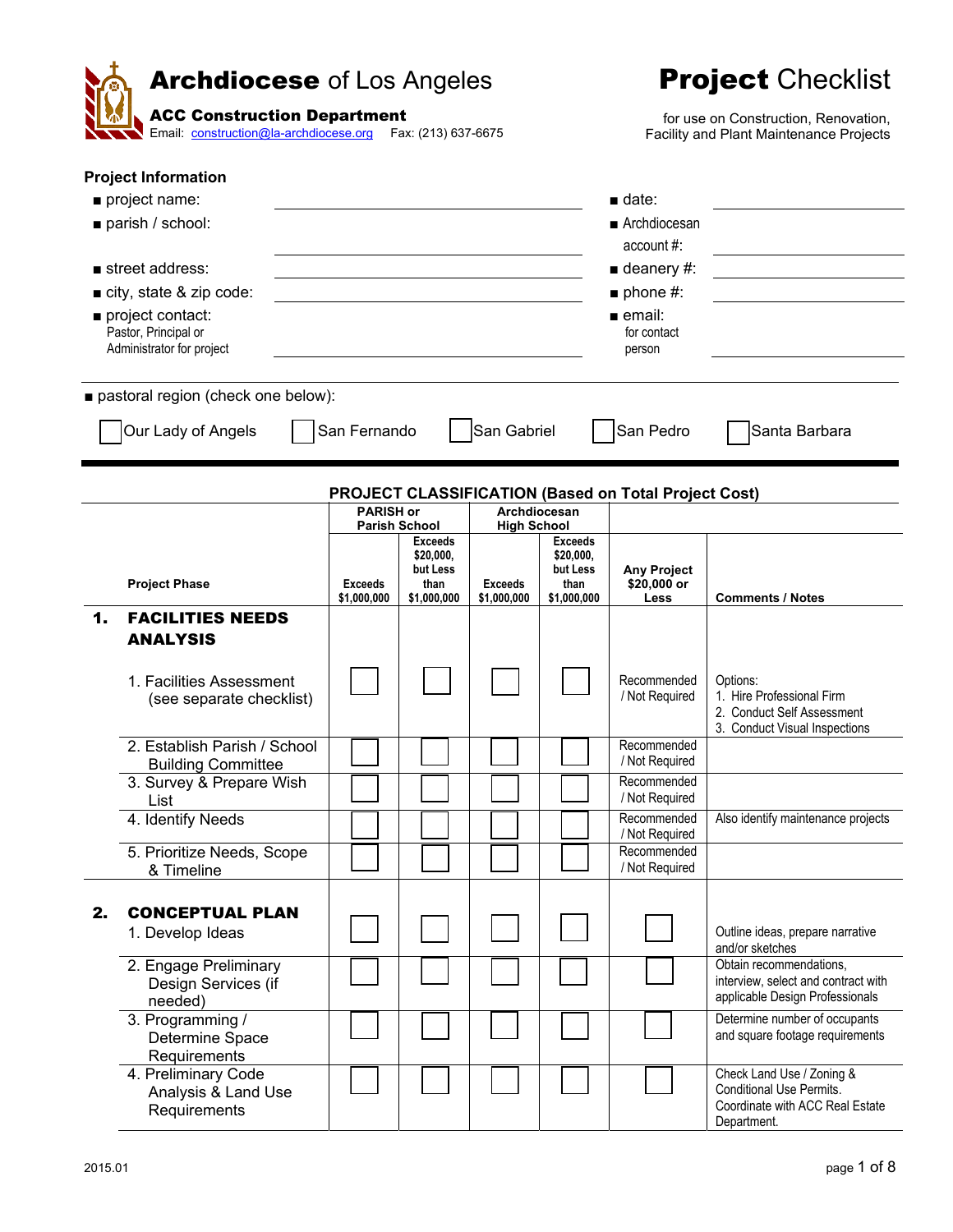

| PROJECT CLASSIFICATION (Based on Total Project Cost) |                                                                                                                                             |                               |                                                                |                                    |                                                                |                                           |                                                                                                                                                                                                                                                                                                         |  |  |  |  |
|------------------------------------------------------|---------------------------------------------------------------------------------------------------------------------------------------------|-------------------------------|----------------------------------------------------------------|------------------------------------|----------------------------------------------------------------|-------------------------------------------|---------------------------------------------------------------------------------------------------------------------------------------------------------------------------------------------------------------------------------------------------------------------------------------------------------|--|--|--|--|
|                                                      |                                                                                                                                             | <b>PARISH or</b>              | <b>Parish School</b>                                           | Archdiocesan<br><b>High School</b> |                                                                |                                           |                                                                                                                                                                                                                                                                                                         |  |  |  |  |
|                                                      | <b>Project Phase</b>                                                                                                                        | <b>Exceeds</b><br>\$1,000,000 | <b>Exceeds</b><br>\$20,000,<br>but Less<br>than<br>\$1,000,000 | <b>Exceeds</b><br>\$1,000,000      | <b>Exceeds</b><br>\$20,000,<br>but Less<br>than<br>\$1,000,000 | <b>Any Project</b><br>\$20,000 or<br>Less | <b>Comments / Notes</b>                                                                                                                                                                                                                                                                                 |  |  |  |  |
|                                                      | 5. Prepare, Review &<br>Select Solution(s)                                                                                                  |                               |                                                                |                                    |                                                                |                                           | Develop solutions and alternatives<br>at various cost levels for selection.                                                                                                                                                                                                                             |  |  |  |  |
|                                                      | 6. Perform Preliminary<br><b>Funding Analysis</b>                                                                                           |                               |                                                                |                                    |                                                                |                                           | Does Parish / School have funds<br>to execute project?                                                                                                                                                                                                                                                  |  |  |  |  |
|                                                      | 7. Submit Conceptual Plan<br>to Regional Bishop                                                                                             |                               |                                                                | For Info<br>Only                   | For Info<br>Only                                               | N/A                                       | Provide copy of submittal to ACC<br><b>Construction Department</b>                                                                                                                                                                                                                                      |  |  |  |  |
|                                                      | 8. Obtain Regional Bishop's<br>Preliminary Approval to<br>proceed with Planning<br>Phase of Project                                         |                               |                                                                | N/A                                | N/A                                                            | N/A                                       | Provide copy of approval to ACC<br><b>Construction Department</b>                                                                                                                                                                                                                                       |  |  |  |  |
|                                                      | 9. Obtain ACC Education<br><b>Department Preliminary</b><br>Review                                                                          | IF Parish<br>School           | IF Parish<br>School                                            |                                    |                                                                | N/A                                       | Provide copy of approval to ACC<br><b>Construction Department</b>                                                                                                                                                                                                                                       |  |  |  |  |
|                                                      | 10. Obtain ACC<br>Construction<br><b>Department Review</b>                                                                                  |                               |                                                                |                                    |                                                                | (see comments /<br>notes at right)        | Required for all projects above<br>\$20,000 or for any project that is<br>\$20,000 or less that involves<br>Asbestos abatement, Lead / Lead<br>Based Paint remediation, Mold<br>abatement, Structural<br>modifications, Conditional Use<br>Permit applications, Conditional<br>Use Permit modifications |  |  |  |  |
|                                                      | 11. Submit for<br>Archdiocesan Building<br><b>Commission Meeting for</b><br>"Conceptual Plan"<br>Review, Approval and/or<br>Recommendations |                               | N/A                                                            |                                    | N/A                                                            | N/A                                       | Submit request to ACC<br>Construction Department to<br>schedule this meeting                                                                                                                                                                                                                            |  |  |  |  |
| 3.                                                   | <b>FUNDING ABILITY &amp;</b>                                                                                                                |                               |                                                                |                                    |                                                                |                                           |                                                                                                                                                                                                                                                                                                         |  |  |  |  |
|                                                      | <b>ASSESSMENT</b><br>1. Estimate ROM ("Rough<br>Order of Magnitude")<br><b>Project Costs</b>                                                |                               |                                                                |                                    |                                                                |                                           |                                                                                                                                                                                                                                                                                                         |  |  |  |  |
|                                                      | 2. Identify & Review<br>Available Project<br><b>Funding Sources</b>                                                                         |                               |                                                                |                                    |                                                                |                                           | Identify available Cash on Hand,<br>including Investment Pool funds<br>and other sources. Determine if<br>Line of Credit will be sought.                                                                                                                                                                |  |  |  |  |
|                                                      | 3. Perform Capital<br><b>Campaign Feasibility</b><br>Study                                                                                  |                               | N/A                                                            |                                    | N/A                                                            | N/A                                       | If a professional consultant is<br>hired, the contract must be<br>approved by the ACC Legal<br>Department                                                                                                                                                                                               |  |  |  |  |
|                                                      | 4. Prepare Preliminary<br>Project Worksheet<br>(showing Project<br>Funding & Timeline)                                                      |                               |                                                                |                                    |                                                                | N/A                                       | Obtain template from ACC<br><b>Construction Department</b>                                                                                                                                                                                                                                              |  |  |  |  |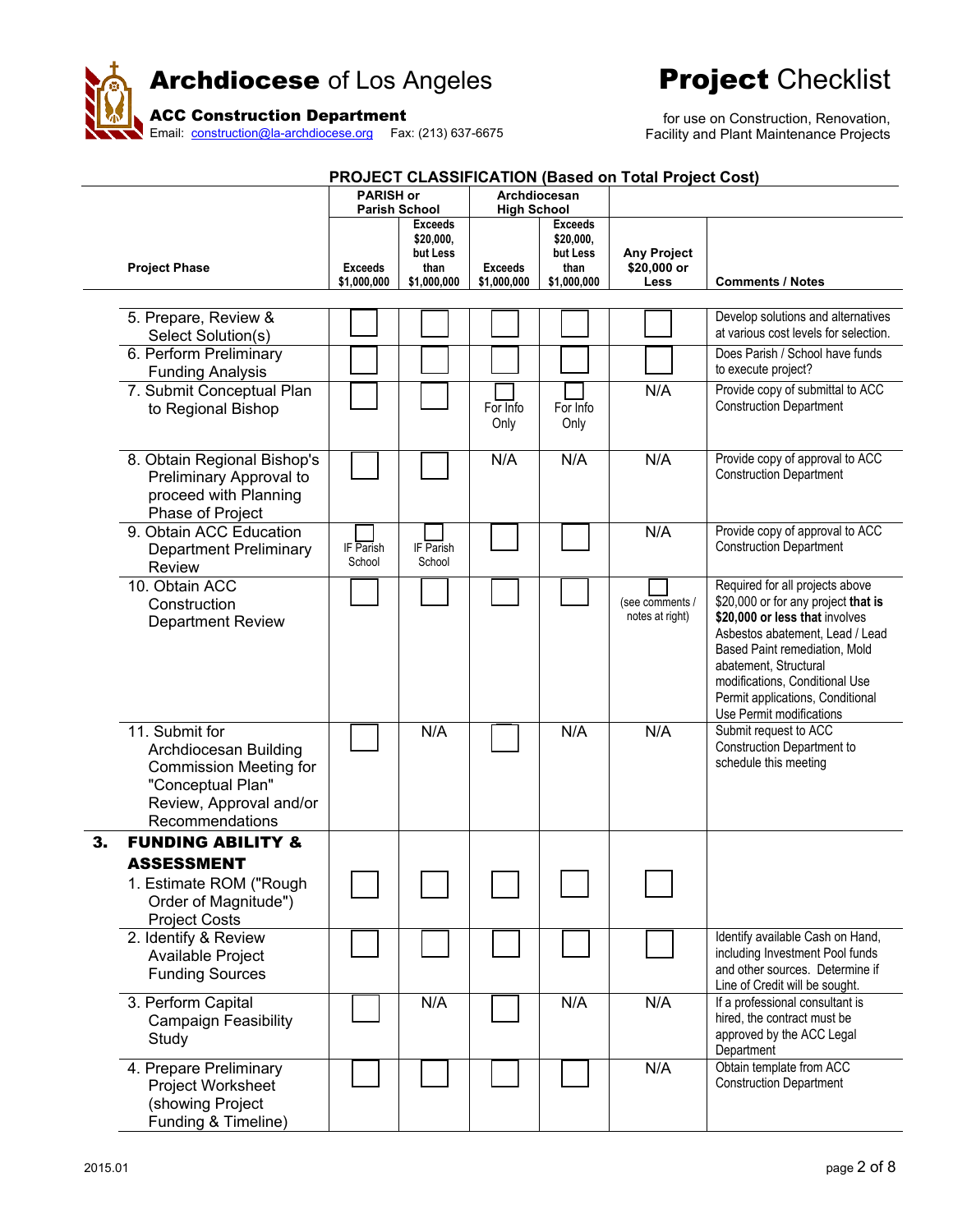

| <b>PROJECT CLASSIFICATION (Based on Total Project Cost)</b> |                                                                                                               |                                  |                                                                |                                    |                                                                |                                           |                                                                                                                                           |  |  |  |
|-------------------------------------------------------------|---------------------------------------------------------------------------------------------------------------|----------------------------------|----------------------------------------------------------------|------------------------------------|----------------------------------------------------------------|-------------------------------------------|-------------------------------------------------------------------------------------------------------------------------------------------|--|--|--|
|                                                             |                                                                                                               | <b>PARISH or</b>                 | <b>Parish School</b>                                           | Archdiocesan<br><b>High School</b> |                                                                |                                           |                                                                                                                                           |  |  |  |
|                                                             | <b>Project Phase</b>                                                                                          | <b>Exceeds</b><br>\$1,000,000    | <b>Exceeds</b><br>\$20,000,<br>but Less<br>than<br>\$1,000,000 | <b>Exceeds</b><br>\$1,000,000      | <b>Exceeds</b><br>\$20,000,<br>but Less<br>than<br>\$1,000,000 | <b>Any Project</b><br>\$20,000 or<br>Less | <b>Comments / Notes</b>                                                                                                                   |  |  |  |
|                                                             | 5. Prepare Funding / Cash<br>Flow Projections &<br><b>Project Timeline</b>                                    |                                  | IF Line of<br>Credit is<br>Requested<br><b>or</b><br>Required  |                                    | IF Line of<br>Credit is<br>Requested<br>or<br>Required         | N/A                                       | Obtain template from ACC<br><b>Financial Services or Construction</b><br>Department                                                       |  |  |  |
|                                                             | 6. Line of Credit Application                                                                                 | IF Line of<br>Credit<br>Required | IF Line of<br>Credit<br>Required                               | IF Line of<br>Credit<br>Required   | IF Line of<br>Credit<br>Required                               | IF Line of<br><b>Credit Required</b>      | Submit Preliminary Project<br>Worksheet and Funding / Cash<br>Flow Projections for review prior to<br>meeting                             |  |  |  |
|                                                             | 7. Meet with ACC Financial<br>Services Department to<br><b>Review Project Funding</b><br>& Finances           |                                  | IF Line of<br>Credit<br>Required                               |                                    | IF Line of<br>Credit<br>Required                               | N/A                                       | Approval required before the<br>Master Plan is initiated.                                                                                 |  |  |  |
| 4.                                                          | <b>MASTER PLAN</b><br>Required if Parish / School does<br>not have an existing Approved<br><b>Master Plan</b> |                                  |                                                                |                                    |                                                                |                                           |                                                                                                                                           |  |  |  |
|                                                             | 1. Obtain Master Plan<br>Design & Entitlement<br><b>Services</b>                                              |                                  |                                                                |                                    |                                                                | N/A                                       | Obtain recommendations,<br>interview, select and contract with<br>applicable Design Professionals<br>(see Notes at end of this checklist) |  |  |  |
|                                                             | 2. Obtain Project<br><b>Management Services</b>                                                               | IF Cost is $=$<br>or $> $2M$     | N/A                                                            | IF Cost is $=$<br>or $> $2M$       | N/A                                                            | N/A                                       | For projects equal or exceeding<br>\$2,000,000, interview, select and<br>hire a 3 <sup>rd</sup> Party Project Manager.                    |  |  |  |
|                                                             | 3. Review Entitlements,<br>Land Use & Code<br>Requirements                                                    |                                  |                                                                |                                    |                                                                | N/A                                       | Check proposed land use<br>requirements with Government<br>entities having jurisdiction over the<br>Master Plan and Project               |  |  |  |
|                                                             | 4. Develop Master Plan<br>Drawings                                                                            |                                  |                                                                |                                    |                                                                | N/A                                       | Site Plans, Preliminary Floor<br>Plans, Renderings or Building<br>Elevations                                                              |  |  |  |
|                                                             | 5. Submit Master Plan to<br><b>Regional Bishop</b>                                                            |                                  |                                                                | For Info<br>Only                   | For Info<br>Only                                               | N/A                                       | Provide copy of submittal to ACC<br><b>Construction Department</b>                                                                        |  |  |  |
|                                                             | 6. Obtain Regional Bishop's<br>Master Plan Approval                                                           |                                  |                                                                | N/A                                | N/A                                                            | N/A                                       | Provide copy of approval to ACC<br><b>Construction Department</b>                                                                         |  |  |  |
|                                                             | 7. Obtain ACC Education<br>Department Master Plan<br>Review & Approval                                        | IF Parish<br>School              | IF Parish<br>School                                            |                                    |                                                                | N/A                                       | Provide copy of approval to ACC<br><b>Construction Department</b>                                                                         |  |  |  |
|                                                             | 8. Submit & Obtain Master<br>Plan / Conditional Use<br>Approval from<br>Government Jurisdiction               |                                  | ℡<br>Required                                                  |                                    | ΤF<br>Required                                                 | ΤF<br>Required                            | Submit land use and entitlement<br>applications to all applicable<br>Government entities having<br>jurisdiction over the Project          |  |  |  |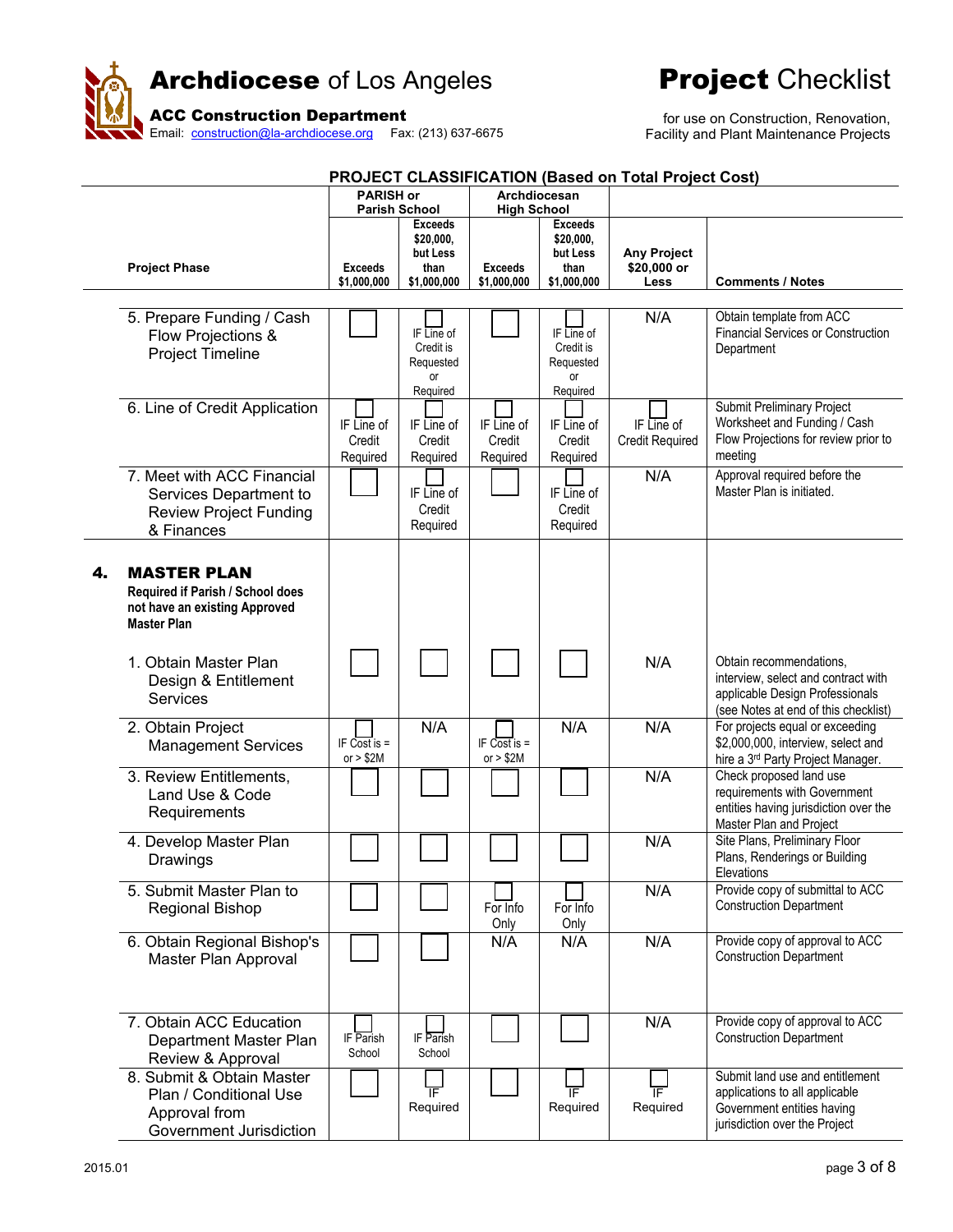



|    |                                                                                                                      |                                          |                                                                |                                                     |                                                                | <b>PROJECT CLASSIFICATION (Based on Total Project Cost)</b> |                                                                                                                                                                  |
|----|----------------------------------------------------------------------------------------------------------------------|------------------------------------------|----------------------------------------------------------------|-----------------------------------------------------|----------------------------------------------------------------|-------------------------------------------------------------|------------------------------------------------------------------------------------------------------------------------------------------------------------------|
|    |                                                                                                                      | <b>PARISH or</b><br><b>Parish School</b> |                                                                |                                                     | Archdiocesan                                                   |                                                             |                                                                                                                                                                  |
|    | <b>Project Phase</b>                                                                                                 |                                          | <b>Exceeds</b><br>\$20,000,<br>but Less<br>than<br>\$1,000,000 | <b>High School</b><br><b>Exceeds</b><br>\$1,000,000 | <b>Exceeds</b><br>\$20,000,<br>but Less<br>than<br>\$1,000,000 | <b>Any Project</b><br>\$20,000 or<br>Less                   | <b>Comments / Notes</b>                                                                                                                                          |
|    | 9. Submit for Archdiocesan<br><b>Building Commission</b><br><b>Meeting for "Master</b><br>Plan" Review &<br>Approval |                                          | N/A                                                            |                                                     | N/A                                                            | N/A                                                         | Submit request to ACC<br>Construction Department to<br>schedule this meeting                                                                                     |
| 5. | <b>CONCEPTUAL DESIGN</b><br>This Phase to be concurrent with<br>the Master Plan (when possible)                      |                                          |                                                                |                                                     |                                                                |                                                             |                                                                                                                                                                  |
|    | 1. Obtain Conceptual<br><b>Design Services</b>                                                                       |                                          |                                                                |                                                     |                                                                | N/A                                                         | Obtain recommendations.<br>interview, select and contract with<br>applicable Design Professional<br>(see Notes at end of this checklist)                         |
|    | 2. Review Project Specific<br><b>Entitlements, Land Use</b><br>& Code Requirements                                   |                                          |                                                                |                                                     |                                                                | $\overline{\mathbb{F}}$<br>Required                         | Check all applicable land use,<br>entitlement and code<br>requirements.                                                                                          |
|    | 3. Develop Conceptual<br>Design Drawings                                                                             |                                          |                                                                |                                                     |                                                                | N/A                                                         | <b>Building Floor Plans, Elevations,</b><br>Section & Rendering                                                                                                  |
|    | 4. Coordinate Conceptual<br>Design with Utilities<br>Providers                                                       |                                          |                                                                |                                                     |                                                                | ΤF<br>Required                                              | Review conceptual designs and<br>requirements with Utility Providers<br>for the Project (i.e. gas, power,<br>telephone & water)                                  |
|    | 5. Submit Conceptual<br>Design to Regional<br><b>Bishop</b>                                                          |                                          |                                                                | For Info<br>Only                                    | For Info<br>Only                                               | N/A                                                         | Provide copy of submittal to ACC<br><b>Construction Department</b>                                                                                               |
|    | 6. Obtain Regional Bishop's<br><b>Conceptual Design</b><br>Approval                                                  |                                          |                                                                | N/A                                                 | N/A                                                            | N/A                                                         | Provide copy of approval to ACC<br><b>Construction Department</b>                                                                                                |
|    | 7. Submit & Obtain Land<br>Use / Conditional Use<br>Approval from<br>Government<br>Jurisdictions                     |                                          |                                                                |                                                     |                                                                | ΤΕ<br>Required                                              | Submit land use and entitlement<br>applications to all applicable<br>Government entities having<br>jurisdiction over the Project.<br>Obtain necessary approvals. |
|    | 8. Obtain Liturgical Design<br><b>Review Committee</b><br>Review & Approval                                          | ΙF<br>Worship<br>Space                   | 下<br>Worship<br>Space                                          | ΤF<br>Worship<br>Space                              | IF<br>Worship<br>Space                                         | IF Worship<br>Space                                         | Contact ACC Office For Worship to<br>schedule a review meeting.<br>Provide copy of approval to ACC<br><b>Construction Department</b>                             |
|    | 9. Obtain ACC Education<br>Department Conceptual<br>Design Review &<br>Approval                                      | IF Parish<br>School                      | IF Parish<br>School                                            |                                                     |                                                                | N/A                                                         | Provide copy of approval to ACC<br><b>Construction Department</b>                                                                                                |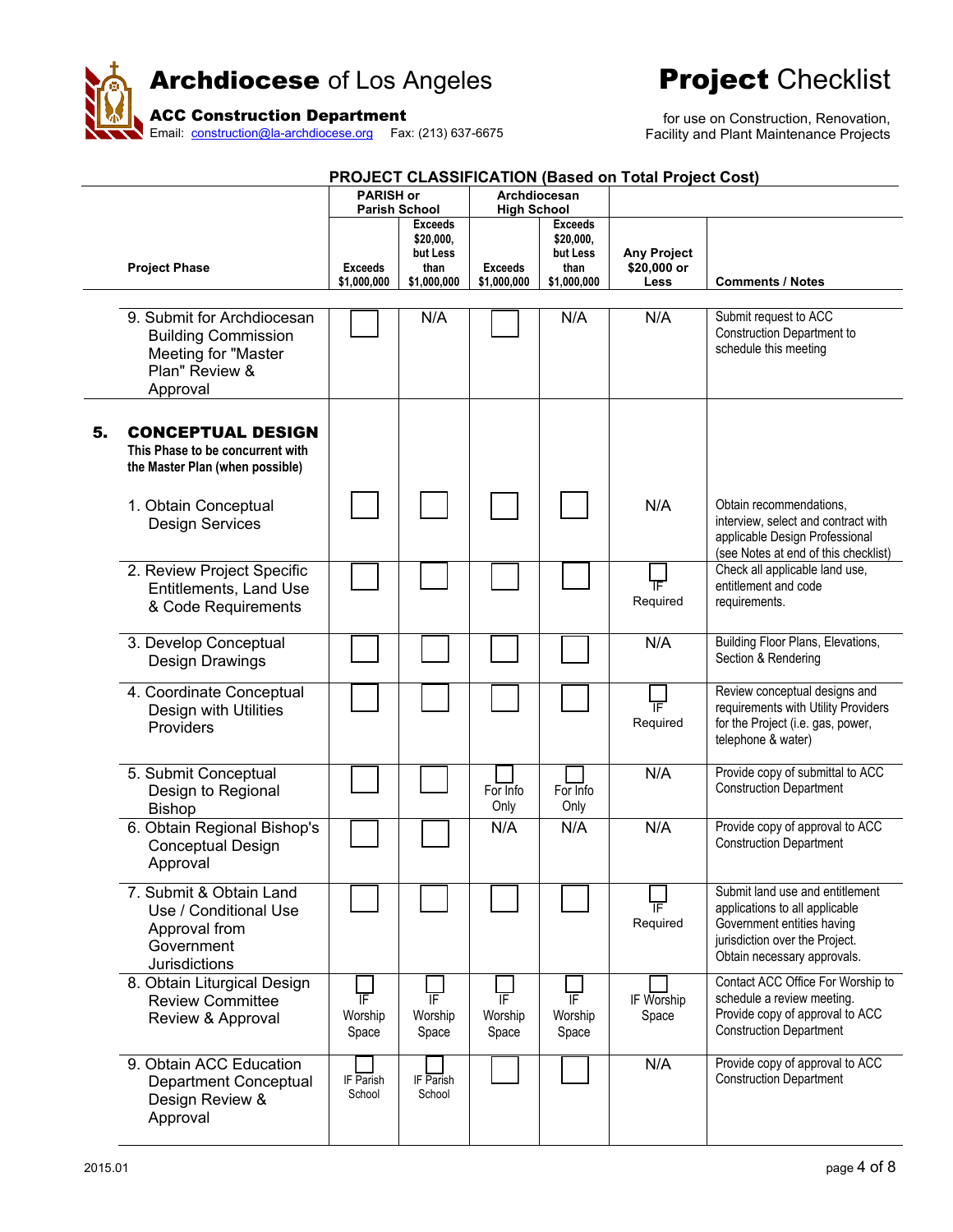



| <b>PROJECT CLASSIFICATION (Based on Total Project Cost)</b> |                                                                                                                      |                               |                                                                                        |                                                     |                                                                |                                           |                                                                                                                                                                                                                                                             |  |  |  |  |
|-------------------------------------------------------------|----------------------------------------------------------------------------------------------------------------------|-------------------------------|----------------------------------------------------------------------------------------|-----------------------------------------------------|----------------------------------------------------------------|-------------------------------------------|-------------------------------------------------------------------------------------------------------------------------------------------------------------------------------------------------------------------------------------------------------------|--|--|--|--|
|                                                             |                                                                                                                      | <b>PARISH or</b>              |                                                                                        | Archdiocesan                                        |                                                                |                                           |                                                                                                                                                                                                                                                             |  |  |  |  |
|                                                             | <b>Project Phase</b>                                                                                                 | <b>Exceeds</b><br>\$1,000,000 | <b>Parish School</b><br><b>Exceeds</b><br>\$20,000,<br>but Less<br>than<br>\$1,000,000 | <b>High School</b><br><b>Exceeds</b><br>\$1,000,000 | <b>Exceeds</b><br>\$20,000,<br>but Less<br>than<br>\$1,000,000 | <b>Any Project</b><br>\$20,000 or<br>Less | <b>Comments / Notes</b>                                                                                                                                                                                                                                     |  |  |  |  |
|                                                             | 10. Obtain ACC<br>Construction<br><b>Department Review</b>                                                           | N/A                           | N/A                                                                                    | N/A                                                 | N/A                                                            | (see comments /<br>notes at right)        | Required if project involves<br>Asbestos abatement, Lead / Lead<br>Based Paint remediation, Mold<br>abatement, Structural<br>modifications, Conditional Use<br>Permit applications, Conditional<br>Use Permit modifications                                 |  |  |  |  |
|                                                             | 11. Notify ACC<br><b>Construction Dept of</b><br>Approvals                                                           |                               |                                                                                        |                                                     |                                                                | N/A                                       | Submit copies of approval letters                                                                                                                                                                                                                           |  |  |  |  |
|                                                             | 12. Submit for<br>Archdiocesan Building<br><b>Commission Meeting for</b><br>"Conceptual Design"<br>Review & Approval |                               | N/A                                                                                    |                                                     | N/A                                                            | N/A                                       | Submit request at least 60 days in<br>advance (of preferred schedule<br>date) to ACC Construction<br>Department to schedule this<br>review meeting                                                                                                          |  |  |  |  |
| 6.                                                          | <b>SCHEMATIC DESIGN</b><br>1. Review Available<br><b>Funding For Design</b><br>Phases                                |                               |                                                                                        |                                                     |                                                                | N/A                                       | Suggested Minimum Cash on<br>Hand = 10% of total estimated<br>Project Cost to start Schematic<br>Design                                                                                                                                                     |  |  |  |  |
|                                                             | 2. Request Proposal From<br><b>Design Professionals</b>                                                              |                               |                                                                                        |                                                     |                                                                | N/A                                       | Scope of Work to include<br>Schematics, Design Development,<br>Construction Documents, Bid &<br>Award and Construction<br>Administration                                                                                                                    |  |  |  |  |
|                                                             | 3. Obtain Design Services -<br>Send Proposals to ACC<br>Construction<br>Department                                   |                               |                                                                                        |                                                     |                                                                | N/A                                       | Contract with Design Professionals<br>using ACC Standard Contracts &<br>Agreements. ACC Construction<br>Department prepares Contracts on<br>behalf of Parish / School for<br>projects over \$20,000 in total costs<br>(see Notes at end of this checklist). |  |  |  |  |
|                                                             | 4. Coordinate Design with<br><b>Required Outside Utility</b><br>Providers                                            |                               |                                                                                        |                                                     |                                                                | IF<br>Required                            | Review schematic designs and<br>requirements with Utility Providers<br>for the Project (i.e. gas, power,<br>telephone & water)                                                                                                                              |  |  |  |  |
|                                                             | 5. Review Schematic<br>Design                                                                                        |                               |                                                                                        |                                                     |                                                                | N/A                                       | Parish / School Committee and<br>Internal Leadership Reviews of<br>design                                                                                                                                                                                   |  |  |  |  |
| 7.                                                          | <b>DESIGN</b><br><b>DEVELOPMENT</b><br>1. Prepare Design<br>Development<br>Documents                                 |                               |                                                                                        |                                                     |                                                                |                                           | Contract with Design Professionals<br>if Agreements were not executed<br>during Schematic Design Phase                                                                                                                                                      |  |  |  |  |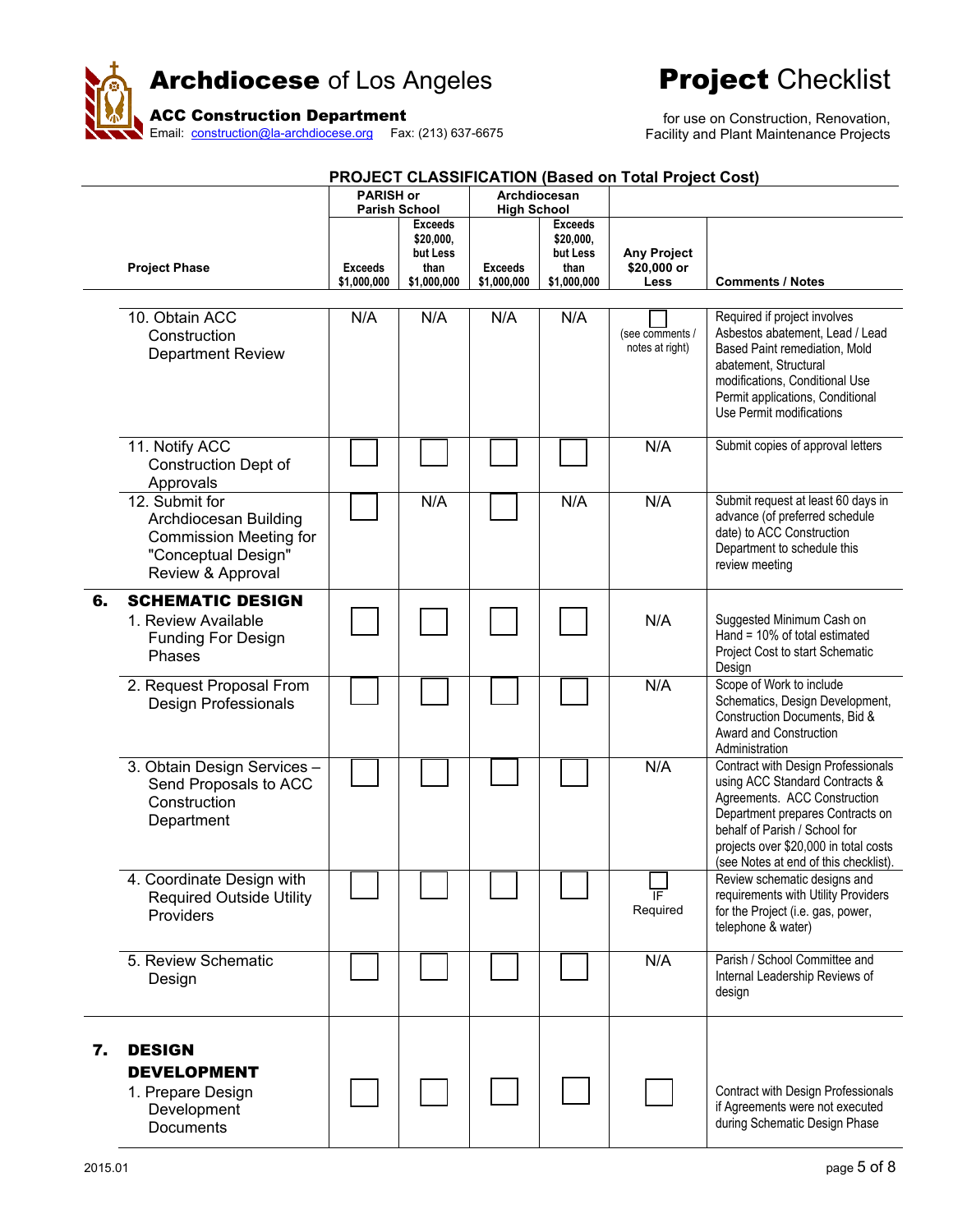

|    | <b>PROJECT CLASSIFICATION (Based on Total Project Cost)</b>                                         |                               |                                                                |                                    |                                                                |                                           |                                                                                                                                              |  |  |  |  |
|----|-----------------------------------------------------------------------------------------------------|-------------------------------|----------------------------------------------------------------|------------------------------------|----------------------------------------------------------------|-------------------------------------------|----------------------------------------------------------------------------------------------------------------------------------------------|--|--|--|--|
|    |                                                                                                     | <b>PARISH or</b>              | <b>Parish School</b>                                           | Archdiocesan<br><b>High School</b> |                                                                |                                           |                                                                                                                                              |  |  |  |  |
|    | <b>Project Phase</b>                                                                                | <b>Exceeds</b><br>\$1,000,000 | <b>Exceeds</b><br>\$20,000,<br>but Less<br>than<br>\$1,000,000 | <b>Exceeds</b><br>\$1,000,000      | <b>Exceeds</b><br>\$20,000,<br>but Less<br>than<br>\$1,000,000 | <b>Any Project</b><br>\$20,000 or<br>Less | <b>Comments / Notes</b>                                                                                                                      |  |  |  |  |
|    | 2. Review Design<br>Development with Utility<br>Providers                                           |                               |                                                                |                                    |                                                                | IF<br>Required                            | Review design and requirements<br>with Utility Providers for the Project<br>(i.e. gas, power, telephone &<br>water)                          |  |  |  |  |
|    | 3. Review Design<br>Development<br><b>Documents</b>                                                 |                               |                                                                |                                    |                                                                |                                           | Parish / School Committee and<br>Internal Leadership Reviews of<br>design                                                                    |  |  |  |  |
|    | 4. Update Project Cost<br>Estimate                                                                  |                               |                                                                |                                    |                                                                | N/A                                       | Obtain Estimate from Contractor<br>(using Pre-Construction Services<br>Agreement) or 3rd Party Cost<br><b>Estimator or Quantity Surveyor</b> |  |  |  |  |
|    | 5. Compare Cost Estimate<br><b>Against Project Budget</b>                                           |                               |                                                                |                                    |                                                                | N/A                                       |                                                                                                                                              |  |  |  |  |
|    | 6. Review Scope & Perform<br>Value Engineering (if<br>cost exceeds budget)                          |                               |                                                                |                                    |                                                                | N/A                                       |                                                                                                                                              |  |  |  |  |
| 8. | <b>CONSTRUCTION</b><br><b>DOCUMENTS</b><br>1. Review Available<br>Funding For This Phase<br>of Work |                               |                                                                |                                    |                                                                |                                           | Suggested Minimum Cash on<br>Hand = 30% of total estimated<br>Project Cost to start Construction<br>Documents                                |  |  |  |  |
|    | 2. Prepare & Review<br>Progress Drawings                                                            |                               |                                                                |                                    |                                                                |                                           | Parish / School Committee and<br>Internal Leadership Reviews of<br>design and drawings                                                       |  |  |  |  |
|    | 3. Coordinate Detailed<br>Design with Utility<br>Providers                                          |                               |                                                                |                                    |                                                                | Required                                  | Review final designs and specific<br>requirements with Utility Providers<br>for the Project (i.e. gas, power,<br>telephone & water)          |  |  |  |  |
|    | 4. Plan Check Submittals &<br>Corrections                                                           |                               |                                                                |                                    |                                                                | ΤF<br>Required                            | Check and comply with Plan<br>Check and Permit requirements<br>with Government agencies that<br>have jurisdiction over the Project.          |  |  |  |  |
|    | 5. Update Project Cost<br>Estimate                                                                  |                               |                                                                |                                    |                                                                | N/A                                       | Obtain Estimate from Contractor<br>(using Pre-Construction Services<br>Agreement) or 3rd Party Cost<br><b>Estimator or Quantity Surveyor</b> |  |  |  |  |
|    |                                                                                                     |                               |                                                                |                                    |                                                                |                                           |                                                                                                                                              |  |  |  |  |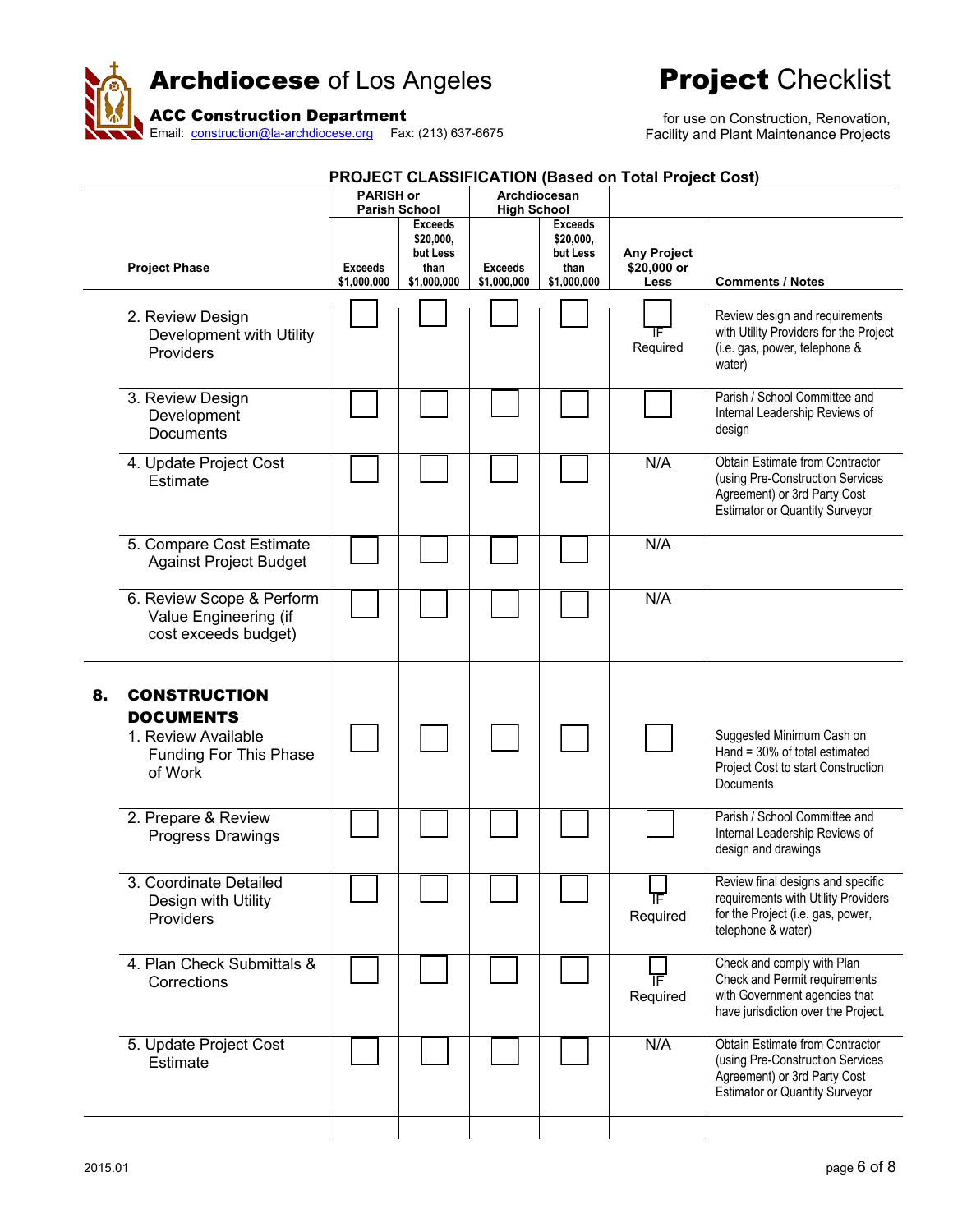

for use on Construction, Renovation, Facility and Plant Maintenance Projects

| <b>PROJECT CLASSIFICATION (Based on Total Project Cost)</b> |                                 |                  |                             |                    |                             |                    |                                     |  |  |  |
|-------------------------------------------------------------|---------------------------------|------------------|-----------------------------|--------------------|-----------------------------|--------------------|-------------------------------------|--|--|--|
|                                                             |                                 | <b>PARISH or</b> |                             |                    | Archdiocesan                |                    |                                     |  |  |  |
|                                                             |                                 |                  | <b>Parish School</b>        | <b>High School</b> |                             |                    |                                     |  |  |  |
|                                                             |                                 |                  | <b>Exceeds</b><br>\$20,000, |                    | <b>Exceeds</b><br>\$20,000, |                    |                                     |  |  |  |
|                                                             |                                 |                  | but Less                    |                    | but Less                    | <b>Any Project</b> |                                     |  |  |  |
|                                                             | <b>Project Phase</b>            | <b>Exceeds</b>   | than                        | <b>Exceeds</b>     | than                        | \$20,000 or        |                                     |  |  |  |
|                                                             |                                 | \$1,000,000      | \$1,000,000                 | \$1,000,000        | \$1.000.000                 | Less               | <b>Comments / Notes</b>             |  |  |  |
|                                                             |                                 |                  |                             |                    |                             |                    |                                     |  |  |  |
| 9.                                                          | <b>BID &amp; AWARD</b>          |                  |                             |                    |                             |                    |                                     |  |  |  |
|                                                             | 1. Review Available             |                  |                             |                    |                             | 100% Funding       | Minimum Cash on Hand = 60% of       |  |  |  |
|                                                             | Funding Prior to Bidding        |                  |                             |                    |                             | Required           | total Project Cost + 5 yr           |  |  |  |
|                                                             | / Requests for Proposals        |                  |                             |                    |                             |                    | Repayment Plan (Principal +         |  |  |  |
|                                                             |                                 |                  |                             |                    |                             |                    | Interest) required before Bidding   |  |  |  |
|                                                             |                                 |                  |                             |                    |                             |                    |                                     |  |  |  |
|                                                             | 2. Prepare and Submit           |                  |                             |                    |                             | N/A                | Worksheets in Microsoft Excel       |  |  |  |
|                                                             | Project Approval &              |                  |                             |                    |                             |                    | format are available upon request   |  |  |  |
|                                                             | Projected Cash Flow /           |                  |                             |                    |                             |                    | from the ACC Construction           |  |  |  |
|                                                             | <b>Cash Need Analysis</b>       |                  |                             |                    |                             |                    | Department                          |  |  |  |
|                                                             | Worksheets to ACC               |                  |                             |                    |                             |                    |                                     |  |  |  |
|                                                             | <b>Financial Services</b>       |                  |                             |                    |                             |                    |                                     |  |  |  |
|                                                             | 3. Obtain ACC Financial         |                  |                             |                    |                             | N/A                | Review & Approval may require       |  |  |  |
|                                                             | Services Approval of            |                  |                             |                    |                             |                    | meeting with representatives of the |  |  |  |
|                                                             | Project and Cash Flow /         |                  |                             |                    |                             |                    | <b>ACC Financial Services</b>       |  |  |  |
|                                                             | <b>Cash Needs</b>               |                  |                             |                    |                             |                    | Department                          |  |  |  |
|                                                             | 4. Identify & Select            |                  |                             |                    |                             |                    |                                     |  |  |  |
|                                                             | Licensed, Insured &             |                  |                             |                    |                             |                    |                                     |  |  |  |
|                                                             | <b>Qualified Contractors to</b> |                  |                             |                    |                             |                    |                                     |  |  |  |
|                                                             | <b>Bid Project</b>              |                  |                             |                    |                             |                    |                                     |  |  |  |
|                                                             | 5. Prepare & Issue Bid          |                  |                             |                    |                             |                    |                                     |  |  |  |
|                                                             | Documents                       |                  |                             |                    |                             |                    |                                     |  |  |  |
|                                                             | 6. Obtain Bids & Analyze        |                  |                             |                    |                             |                    | Bids for projects over \$1,000,000  |  |  |  |
|                                                             | <b>Submittals</b>               |                  |                             |                    |                             |                    | shall be sealed and submitted for a |  |  |  |
|                                                             |                                 |                  |                             |                    |                             |                    | Bid Opening in coordination with    |  |  |  |
|                                                             |                                 |                  |                             |                    |                             |                    | the ACC Construction Department     |  |  |  |
|                                                             |                                 |                  |                             |                    |                             |                    | and representatives of the Parish / |  |  |  |
|                                                             |                                 |                  |                             |                    |                             |                    | School                              |  |  |  |
|                                                             | 7. Select Winning Bid &         |                  |                             |                    |                             | N/A                | <b>ACC Construction Department</b>  |  |  |  |
|                                                             | Submit to ACC                   |                  |                             |                    |                             |                    | prepares Contracts on behalf of     |  |  |  |
|                                                             | Construction                    |                  |                             |                    |                             |                    | Parish / School for ALL projects    |  |  |  |
|                                                             | <b>Department for Contract</b>  |                  |                             |                    |                             |                    | over \$20,000 in total costs. ACC   |  |  |  |
|                                                             | Award                           |                  |                             |                    |                             |                    | Legal Department reviews all        |  |  |  |
|                                                             |                                 |                  |                             |                    |                             |                    | documents as needed (see Note       |  |  |  |
|                                                             |                                 |                  |                             |                    |                             |                    | #1 at end of this checklist)        |  |  |  |

#### **Notes**

1. ALL vendor contracts / proposals require review by the ACC Legal Department, or use of currently approved versions of the ACC Standard Contracts and Agreements. For projects where the total cost is \$20,000 or less, a Parish or School is strongly encouraged to use the Archdiocese Small Construction Contract, which is available on the Archdiocese web site at: http://handbook.la-archdiocese.org in the "resources of Chapter 7: Facilities". All contracts exceeding \$20,000 in total value shall be prepared by the ACC Construction Department and executed by the Archdiocese on behalf of the Parish or School.